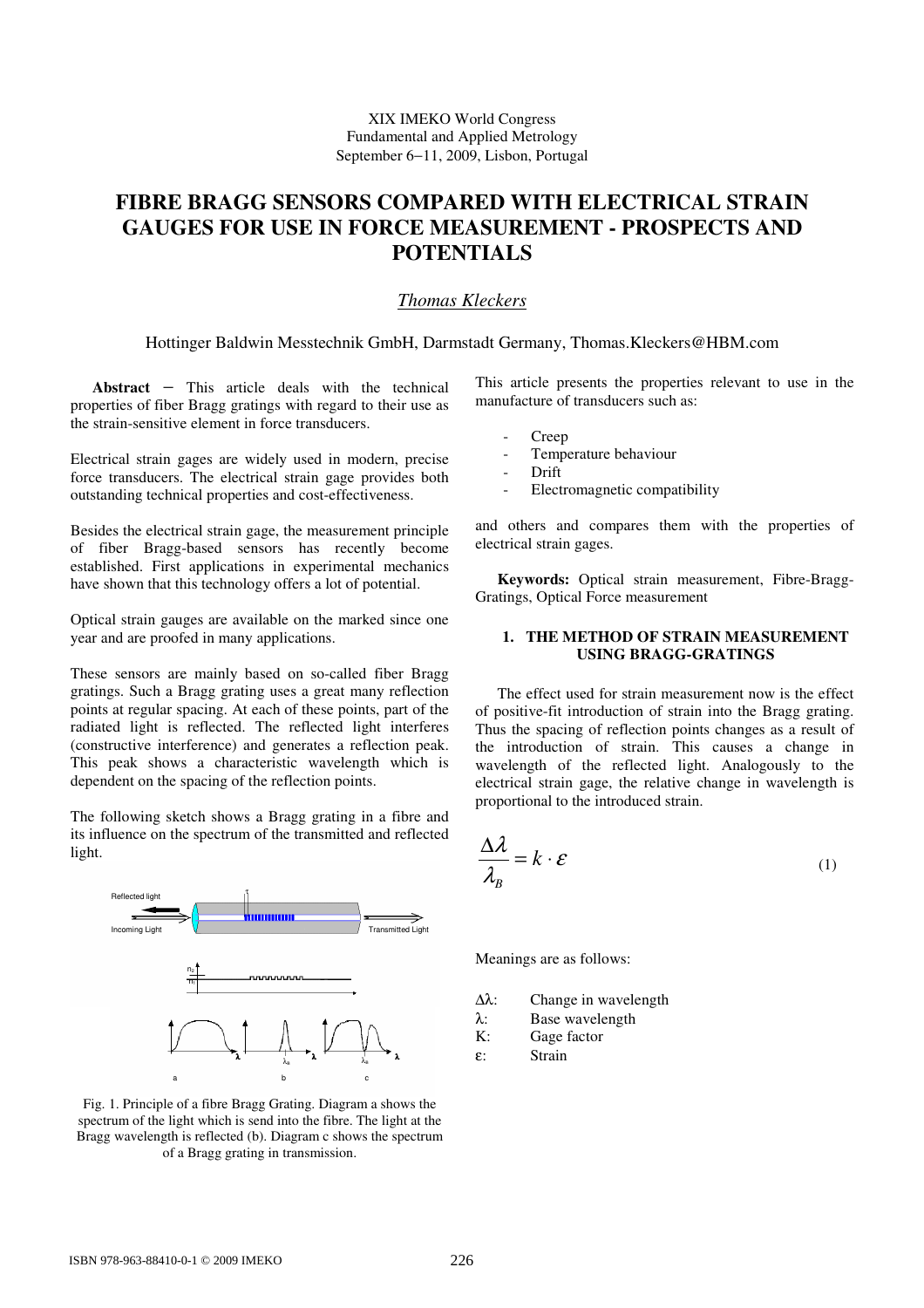

Fig. 2. Optical strain gage for use in experimental mechanics

Sensors based on Bragg gratings have the following advantages:

- Insensitivity to electromagnetic fields

- Suitable for use in highly explosive atmospheres

- No mechanical failure of the sensor material (glass) at high vibration loads

- Small mass of the connecting leads and thus small influence of this mass on the test object

- Reduced "wiring effort", because many sensors with different Bragg wavelengths can be accomodated in a single fiber

#### **2. CHARACTERISTICS FOR STATIC MEASUREMENTS**

Static measurements place very high demands on freedom from drift, creep characteristics and the insensitivity to temperature of the zero point.

#### *2.1. Temperature dependency of the zero point*

Every electrical strain gage shows an output signal dependent on temperature variation.

This output signal is due to two physical reasons:

- The electrical resistance of the measuring grid material is a temperature dependent quantity.
- The spring element material shows a thermal expansion coefficient.

With electrical strain gages, the temperature dependence of the measuring grid material can be adjusted, therefore the temperature signal of an electrical strain gage is very small. Despite this adaptation, the remaining temperature response of electrical strain gages must not be neglected.

This error is largely compensated using the Wheastone bridge circuit. However, perfect error compensation requires that all strain gages used in a Wheatstone bridge behave exactly identical - this is not the case, the strain gages vary. The resulting remaining error is minimized by connecting additional temperature-dependent resistors in the Wheatstone bridge.

Optical fiber Bragg gratings too show a temperature output signal which is also based on two physical effects:

- The refractive index of the glass used is a function of temperature.
- The temperature dilatation of the spring element material is measured like mechanical strain.

Thus:

$$
\frac{\Delta \lambda}{\lambda_0} = k \cdot \mathcal{E} + \alpha_{\delta} \cdot \Delta T \tag{2}
$$

Meanings are as follows:

- ε: Thermally induced strain
- K: Strain gage sensitivity of the Bragg sensor
- $\alpha_{\delta}$ : Temperature dependency of the zero point
- ∆T: Temperature variation

The temperature output signal of the individual fiber Bragg grating cannot be modified and both of the above mentioned effects act in the same direction. Thus, a fiber Bragg grating has a substantially higher temperature dependency than an electrical strain gage.

Figure 2 shows the thermal output of single fibre-Bragggrids mounted on different materials. The thermal output of a Bragg-grid mounted on aluminium is more than 500µm/m at 40°C where 20°C is the reference temperature. A compensation of this temperature effect is more necessary than in case of electrical strain gauges as the thermal output is less than one tenth at the same temperature difference. .



Fig 3. Comparison of the temperature output signals of optical and electrical strain gages.

Compensating optical fiber Bragg sensors in the same way as electrical strain gages is a suitable solution to the problem. Since when using optical Bragg sensors every grid requires a separate channel (connection in a measuring bridge similar to electrical strain gages is not possible), a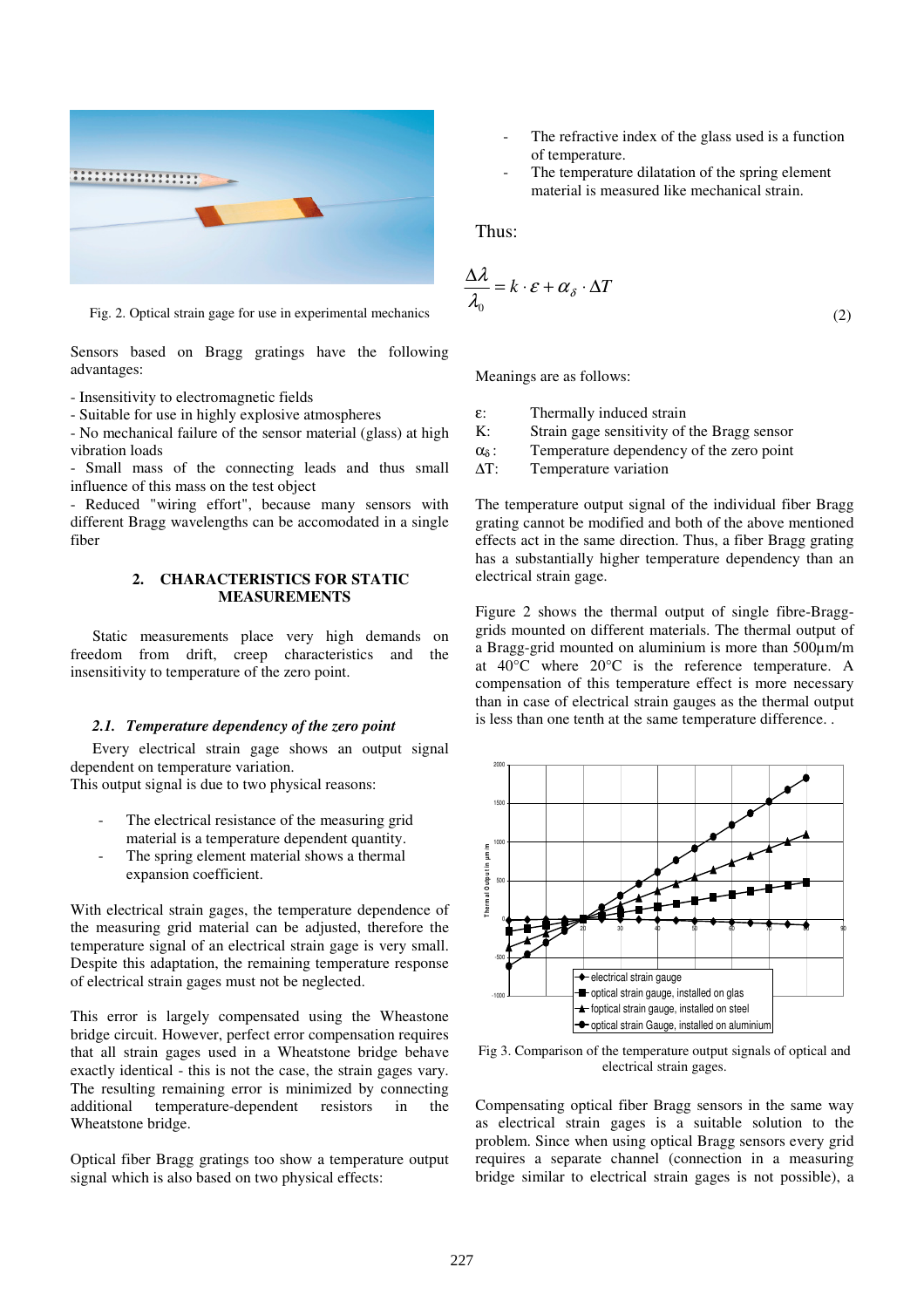suitable solution is to map the relationships in the Wheatstone bridge on a computer for mathematical compensation of the temperature effects.

Because of the high sensitivity to temperature effects, fiber Bragg grating-based sensors are very sensitive to temperature variations between the grids. Fast temperature variations and gradients strongly affect the zero point.

# *2.2. Drift*

The drift of strain gages may be explained by oxidation effects in the strain gages. Oxidation is a temperaturedependent, chemical process, thus drift mainly occurs at higher temperatures.

Good electrical strain gages are subjected to artificial aging therefore, a drift occurring within the operating temperature range is not possible.

Fiber Bragg gratings are made from glass, a material that is highly corrosion resistant. Since no electrical connections that might cause modifications are required, optical fiber Bragg gratings may be considered free from drift.

# *2.3. Creep*

A transducer's creep behavior depends on the spring material's creep behavior which is always positive. This means that the absolute value of surface strain increases with invariable load.

Here, electrical strain gages have a compensating effect, because their absolute value shows a negative creep which is dependent on the strain gage's end tab length. This may be explained by the fact that the force is introduced into the measuring grid through the end tabs. Here, the plastic strain gage carrier is subjected to high shear stress, because the measuring grid on top is a spring. Due to viscoelastic processes the plastic material yields in the direction of load the strain gage creeps.

If very long end tabs are used, creep occurs only around the end tabs, i.e. the measuring grid links' dimension remains unchanged and the electrical resistance and thus the measuring bridge output signal remains constant. With short end tabs, however, this process affects the length of the measuring grid links - the creep of the strain gage increases. Thus, the creep behavior of a strain gage can be adapted to the creep behavior of the spring material.

Electrical strain gages have made considerable progress in this field over the past years, especially through homogenization of carrier materials. Strain gages based on filled polyether ether ketone as well as strain gauges based on polyimide carriers have very homogeneous creep properties which enables the cost-efficient series production of high-precision transducers.



Fig. 4. Creep behavior of an electrical strain gage: upper curce (positive creep) is the electrical strain gage, lower curve (negative creep) is the transducer body. Total creep is zero (middle curve).

Force is introduced into a fiber Bragg grating by installing the Bragg grating on the base body. There are no force application surfaces that would correspond to the end tabs of a strain gage. Therefore, the creep of a fiber Bragg grating sensor cannot be adjusted.

At present, there are attempts being made to use other parameters of force introduction into the fiber to make sensor creep adustable. The following options are available:

- Configuring the viscoelastic properties of the plastics introducing strain into the fiber.
- Configuring the geometric properties of force introduction, e.g. the layer thickness.

Both options are potentially suitable for determining the creep of a fiber Bragg sensor; however, creep behavior will definitely vary widely because of the many material parameters involved.

# **3. OTHER RELEVANT SENSOR PROPERTIES**

## *3.1. Temperature coefficient of sensitivity*

Strain gages change their sensitivity in case of temperature variation. The elastic modulus of the spring material too is temperature-dependent; therefore, the absolute strain value in the area of the strain gages changes at a given load. The absolute strain value increases with higher temperature and decreases with falling temperature.

Electrical strain gages enable this effect to be compensated by connecting nickel resistors to the strain gages' excitation lead. If the temperature increases, the increasing resistance of the nickel elements results in a decreasing voltage on the strain gage bridge. Hence, the bridge circuit yields a reduced output voltage - the temperature dependency of sensitivity can be adjusted.

Moreover, strain gages featuring a sensitivity that decreases with temperature are available. These elements enable the behavior of the steel and aluminum alloys from which the measuring bodies are made to be compensated.